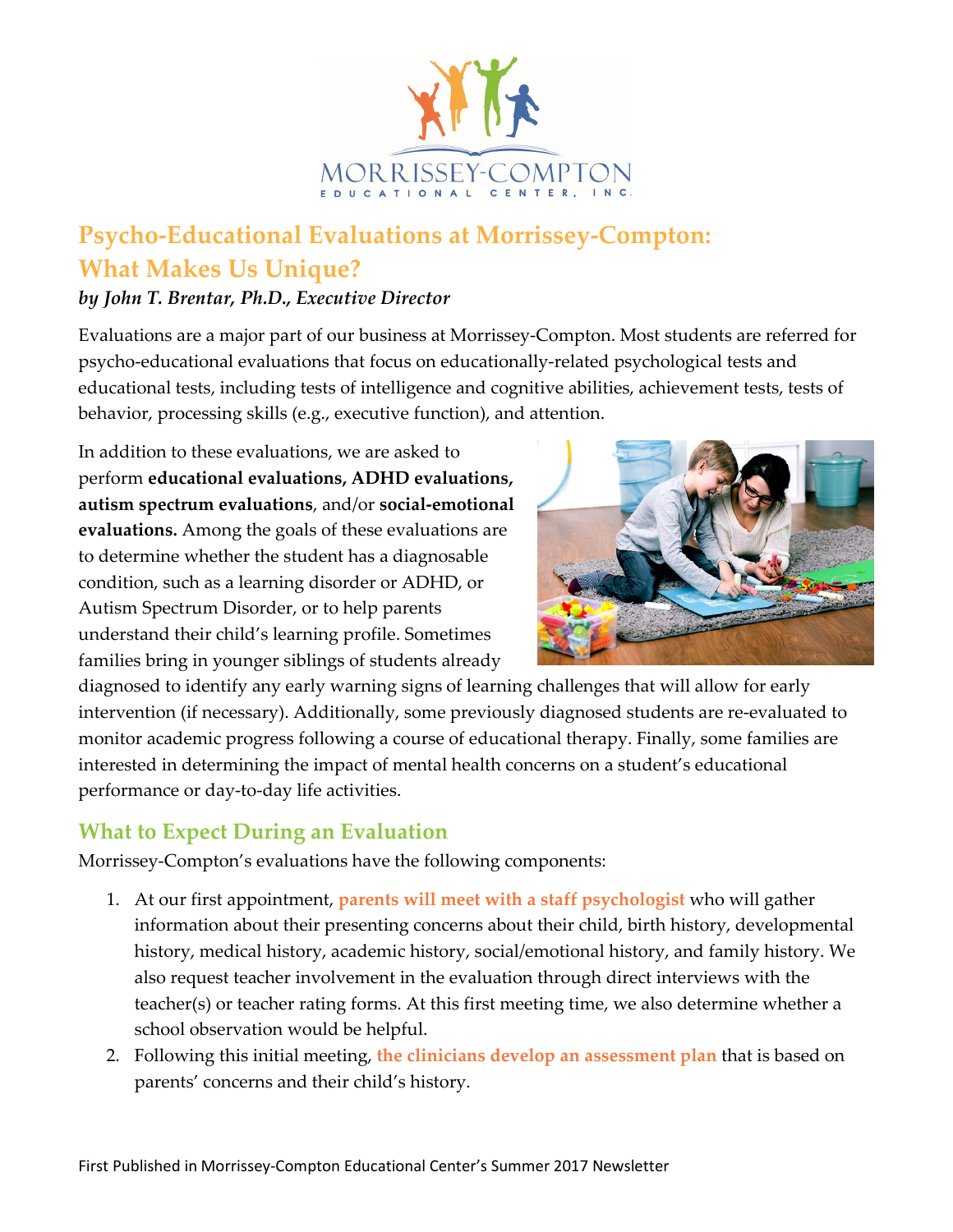- 3. The **students participate in testing sessions**. The number of sessions can range from one to five depending on the information requested by parents.
- 4. **Students are evaluated in one-to-one testing sessions by our highly trained clinicians.** We try to make the sessions as non-threatening as possible to alleviate students' anxiety and allow them to feel comfortable and motivated to perform at their best. During the sessions, the clinicians will interview the student, and gather important information and behavioral observations (e.g., does the student use any strategies; engage in positive or negative selftalk; level of frustration tolerance; impulse control; restless/fidgety behaviors, distractibility, simple attention errors; etc.). These observations are invaluable in identifying potential hurdles or supports for their learning.
- 5. Depending on the referral question(s), we will **administer intelligence tests, processing tests** (such as short-term memory, working memory, organization, attention, and other executive function skills), **and academic tests** (in reading writing, and math as well as processing tests that directly impact academic performance, such as phonological processing, visual-motor integration, and orthography). Most of the students participating in evaluations are screened for attention disorders and social-emotional concerns. If parents have specific social or mental concerns, we will also administer psychological tests that assess social-emotional functioning. When the referral question includes autism spectrum concerns, we administer tests specific to a diagnosis of Autism Spectrum Disorder (ASD).
- 6. Following the evaluation, the **clinicians involved in the case meet** to discuss the results and develop an integrated conceptualization of the student's profile, areas of strengths and weaknesses, and treatment plan.
- 7. Our **clinicians meet parents at a follow-up conference** to discuss the results of the evaluation and present a treatment plan, which may include accessing special education services or developing an accommodation plan at the student's school, follow-up therapy (mental health or educational therapy), and other services such as group therapy, summer school, speech and language services, or medication consultation. Our clinicians will help you find appropriate referrals. If the parents are interested, the clinicians will also meet with the student for a 30-minute debriefing session. The clinicians will write a report and be available for follow-up consultations, sometimes even several years following the evaluation.

Having a student undergo an evaluation is a complex and confusing process for most parents. At Morrissey-Compton, we have performed psycho-educational evaluations for more than 30 years, and our years of experience have allowed us to develop an expertise in this area.

## **Quality, Expertise, and Flexibility**

Here is a list of what makes Morrissey-Compton's evaluations different:

• **We routinely receive feedback from educators, psychologists, pediatricians, and others that our reports are exceptional:** They are comprehensive, clear, and written in everyday language for parents and educators to digest.